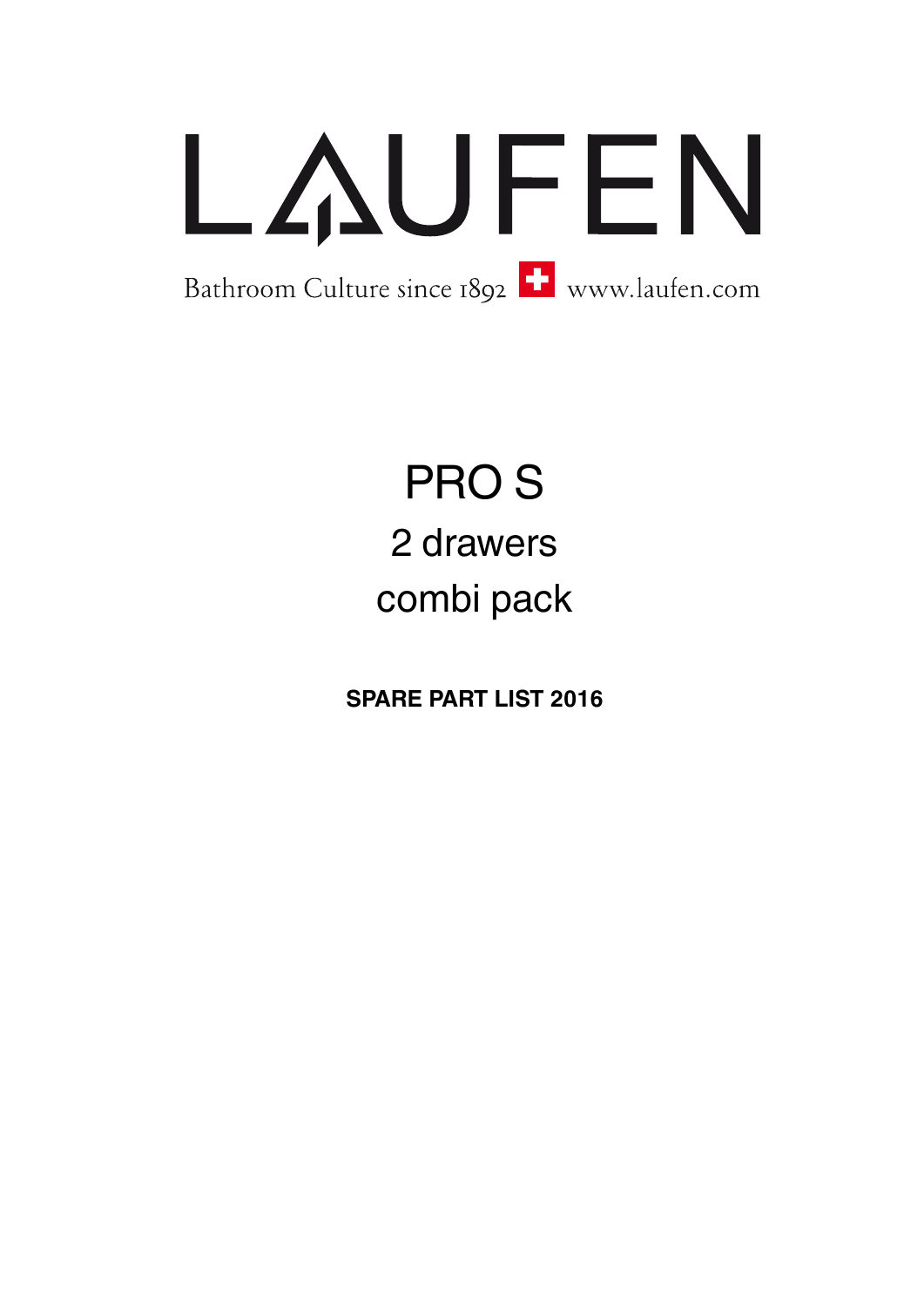

## **8.6196.1 / 4.8341.2 < 04/2018**

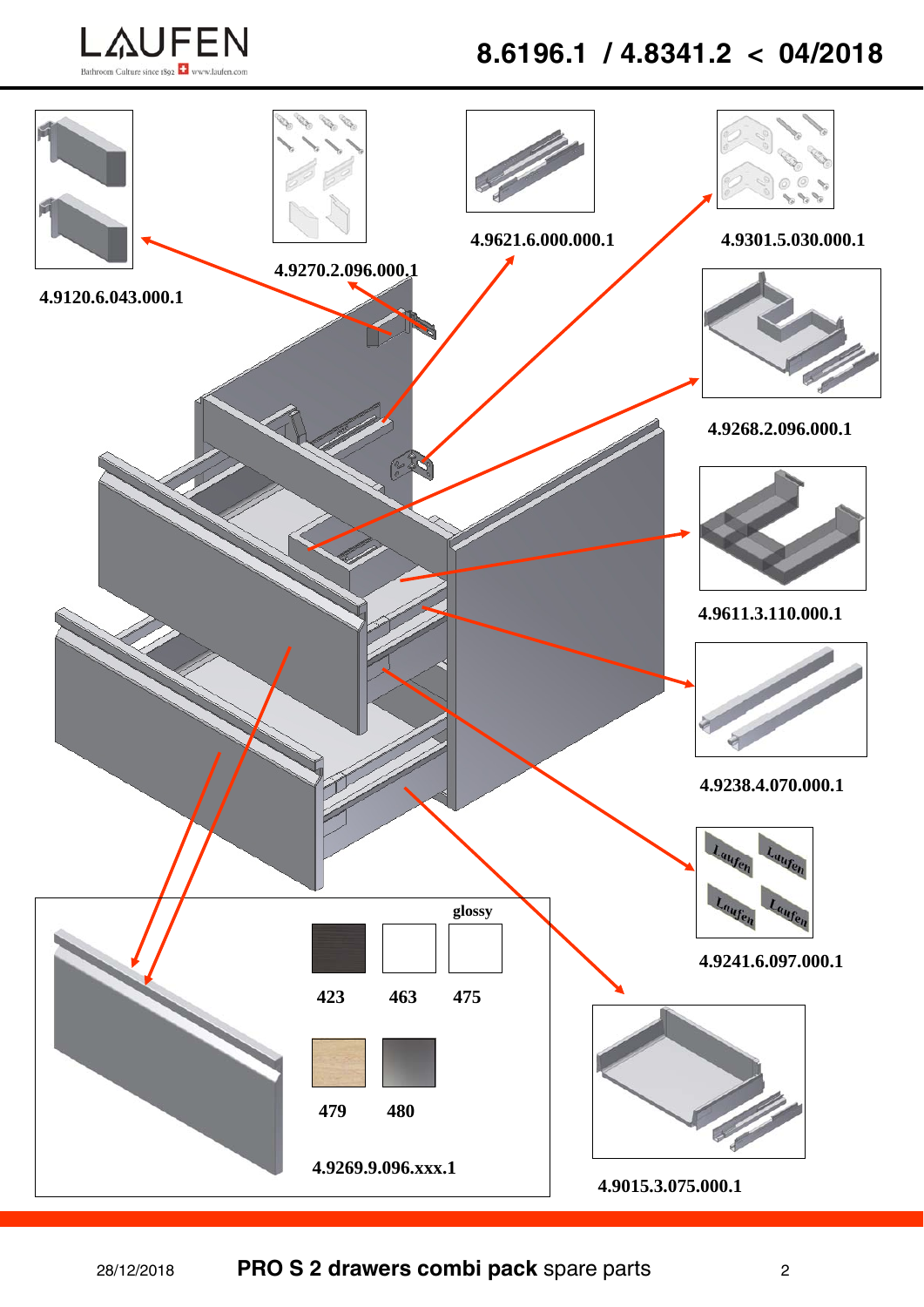

**8.6196.1 / 4.8341.2 > 04/2018** 

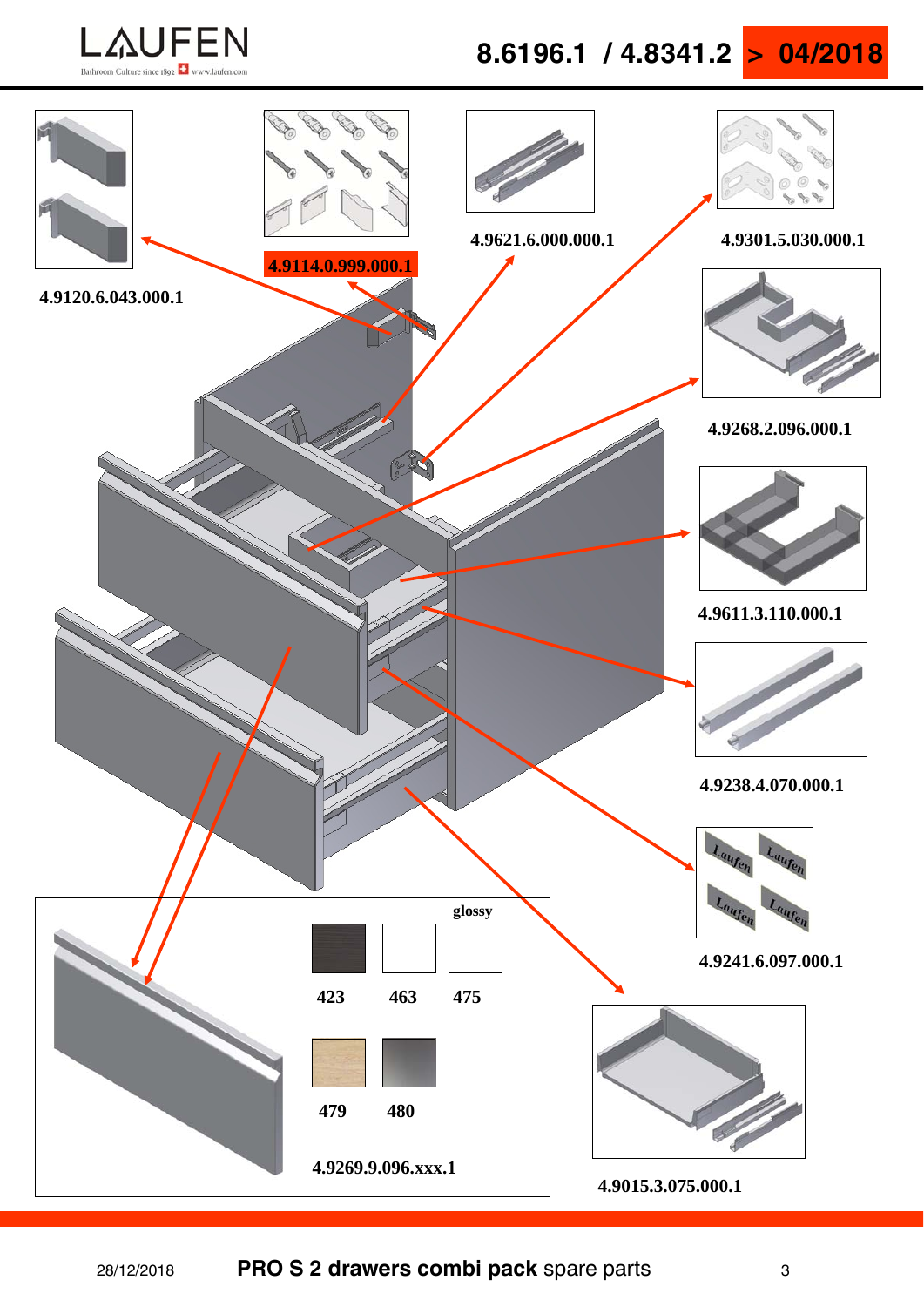

## **8.6196.3 / 4.8348.2 < 04/2018**

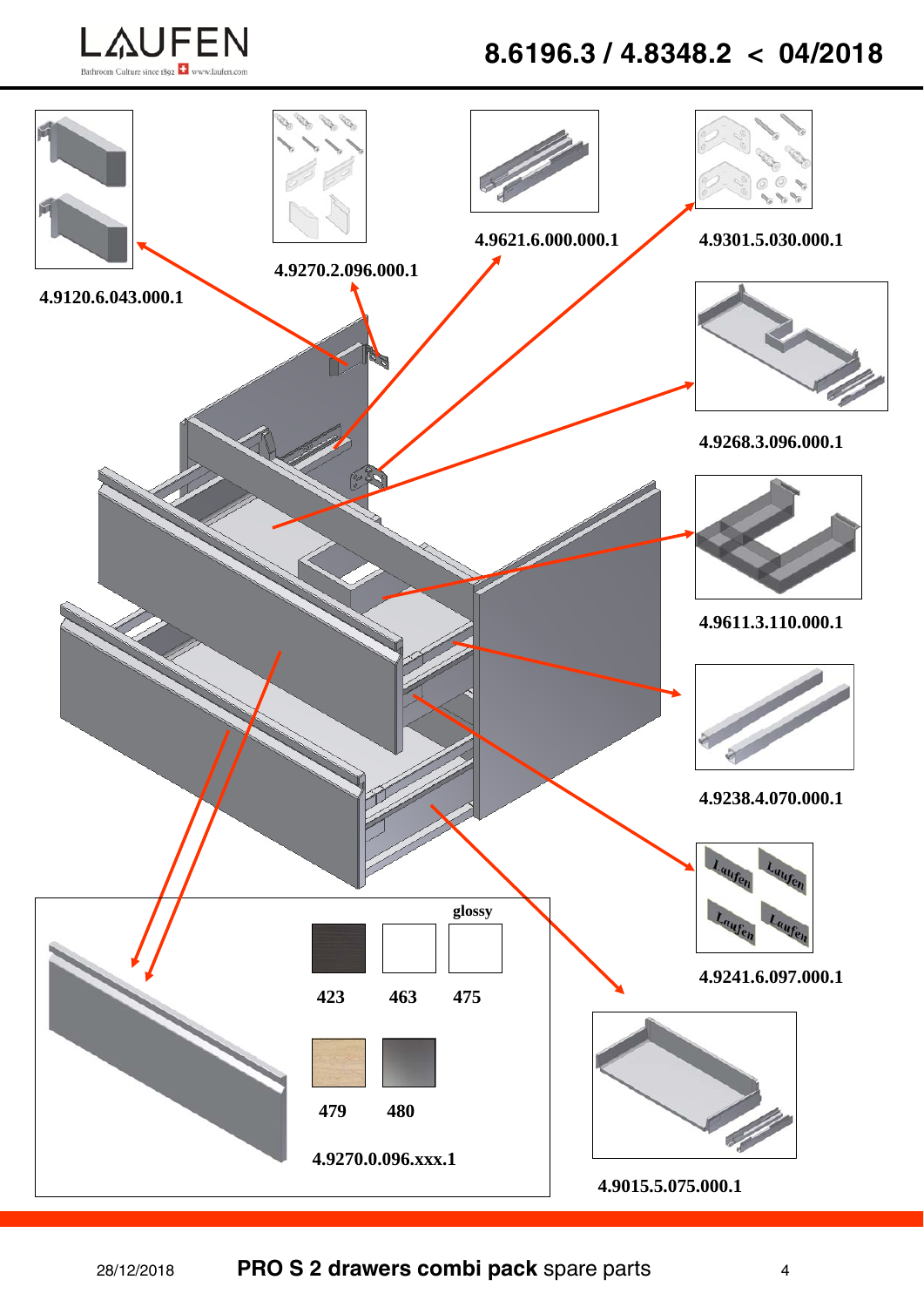**LAUFEN** 

**8.6196.3 / 4.8348.2 > 04/2018** 

**4.9120.6.043.000.1 4.9301.5.030.000.1 4.9015.5.075.000.1 4.9268.3.096.000.1 4.9238.4.070.000.1 4.9241.6.097.000.1 4.9270.0.096.xxx.1 479 glossy 423 463 480 4.9621.6.000.000.1 4.9611.3.110.000.1 475 4.9114.0.999.000.1**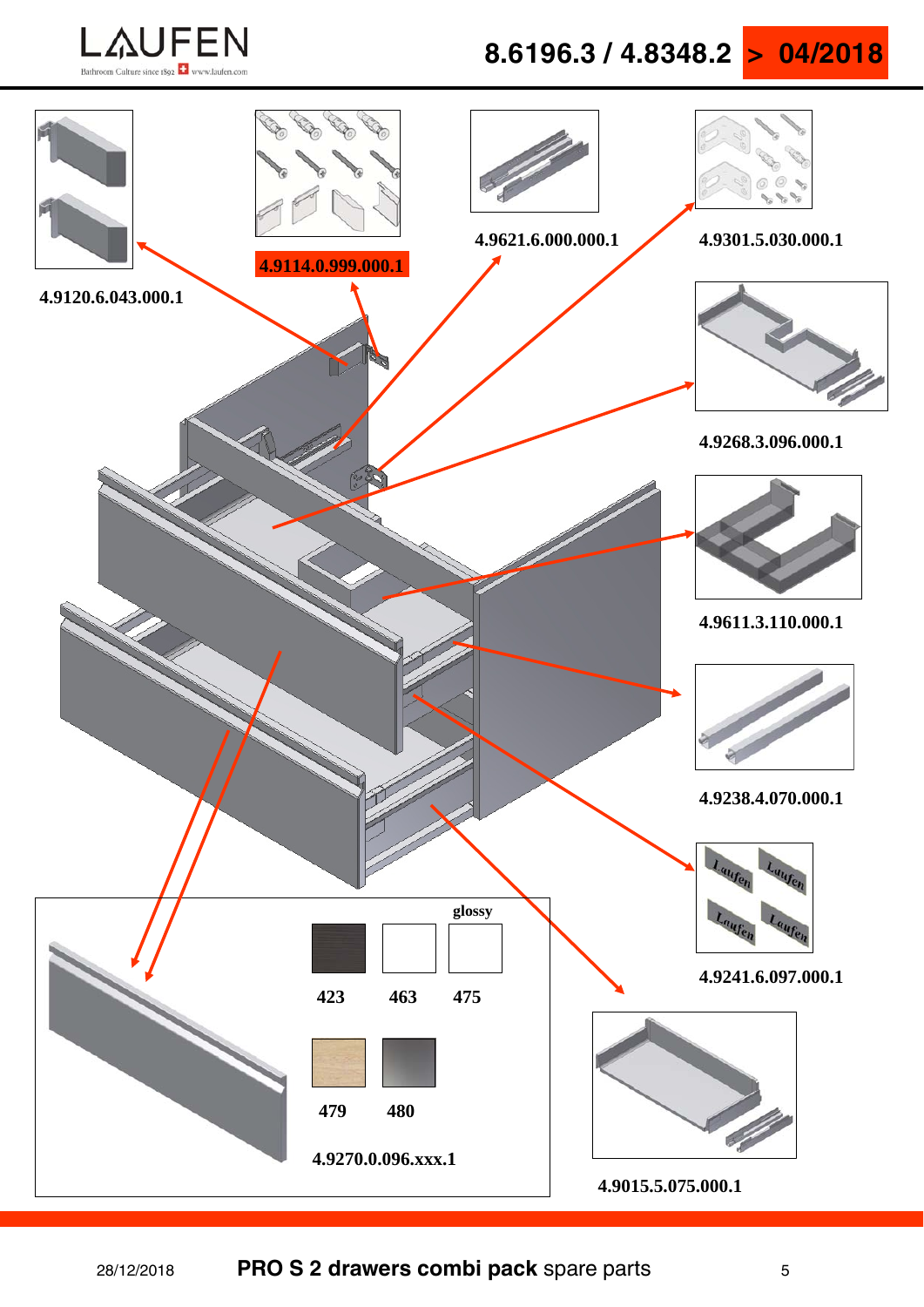

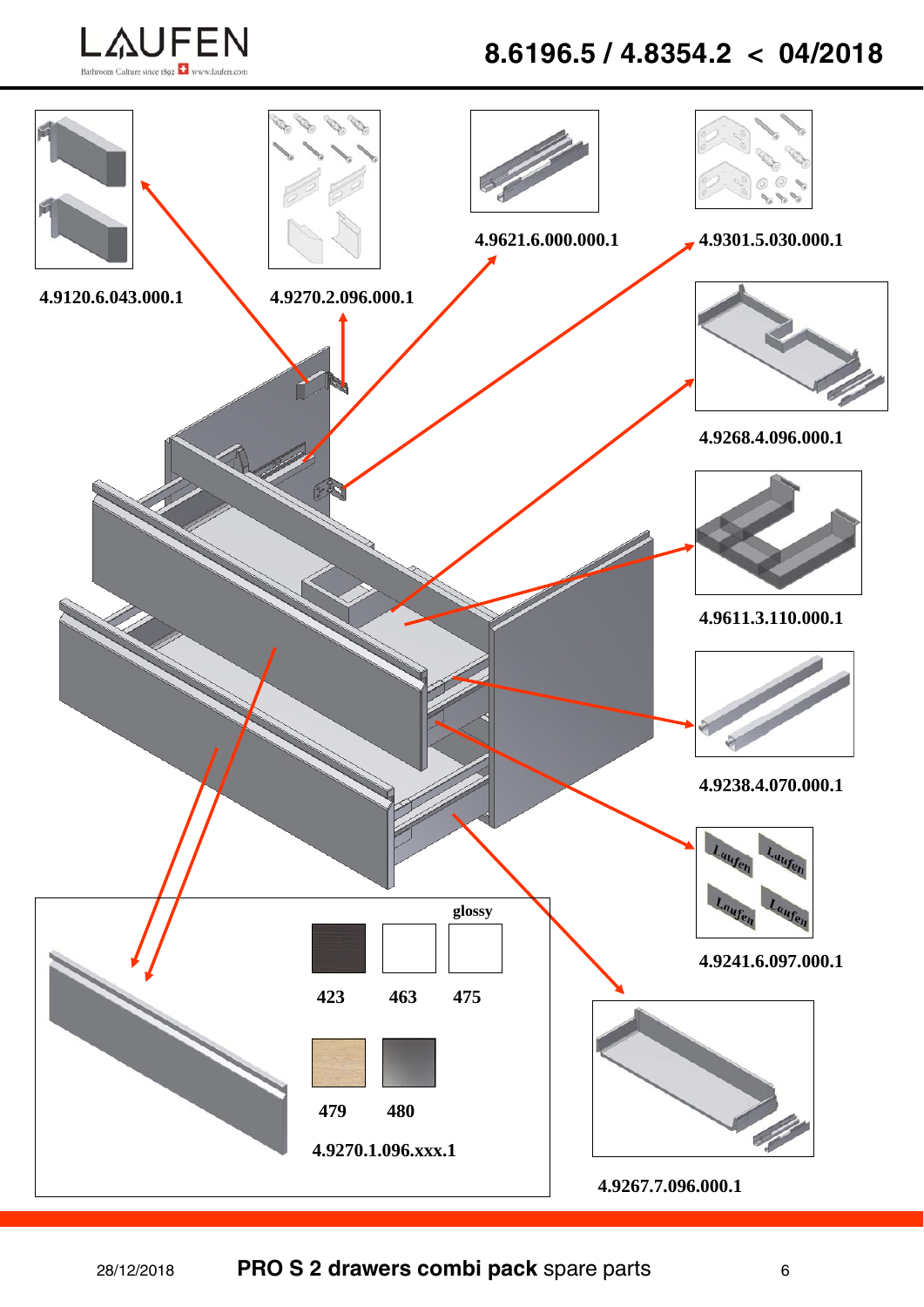**LAUFEN** 

**8.6196.5 / 4.8354.2 > 04/2018** 

**4.9120.6.043.000.1 4.9301.5.030.000.1 4.9267.7.096.000.1 4.9268.4.096.000.1 4.9238.4.070.000.1 4.9241.6.097.000.1 4.9270.1.096.xxx.1 479 glossy 423 463 480 4.9621.6.000.000.1 4.9611.3.110.000.1 475 4.9114.0.999.000.1**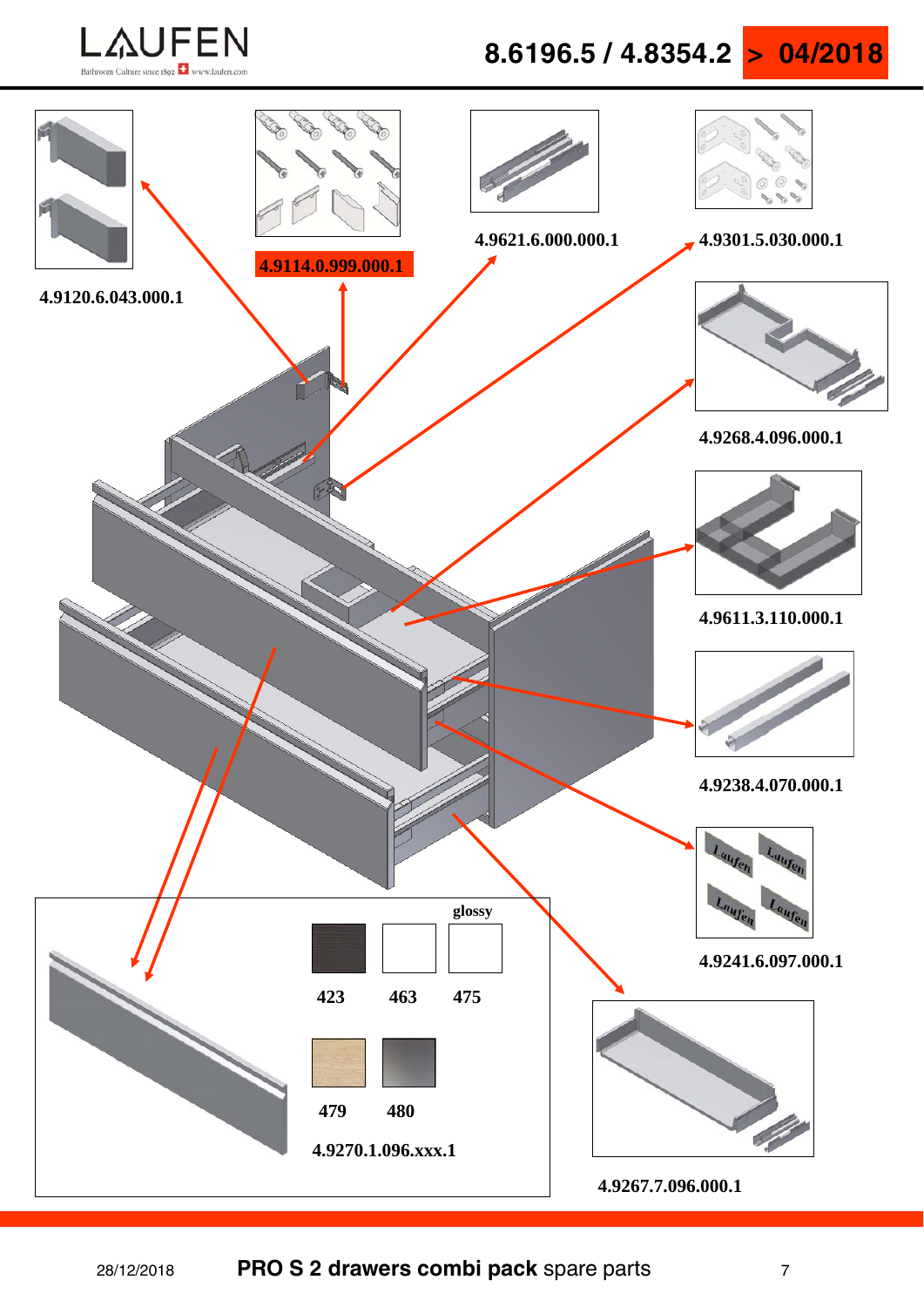